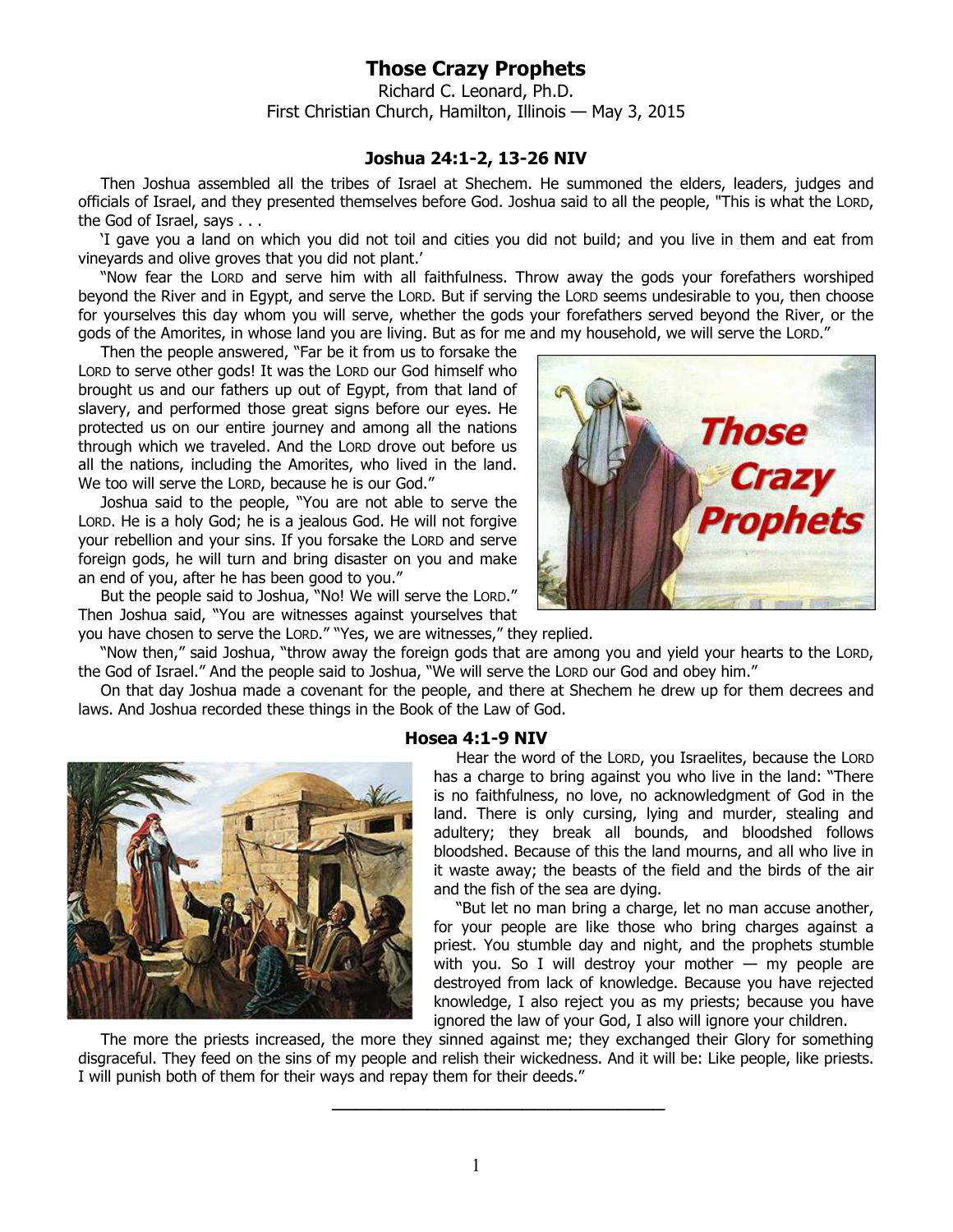The Hebrew Bible, which was the Bible of the earliest Christians, is divided into three sections called the Law, the Prophets, and the Writings. In Hebrew these sections are called torah, nevi'im, and ketuvim. From the first letters of each of these three words Jewish people today use the acronym Tanach — T for torah, N for

nevi'im, and K for ketuvim. (An acronym is a word made up of the initials that stand for an entity, like the acronym POTUS which stands for "President of the United States.") You probably never heard the Old Testament referred to as the Tanach, but that's what it's often called in the Hebrewreading community. Tanach doesn't work for the English Bible, because the books of our Bible are in a different order.

These Sundays before Pentecost we're developing a series of teachings, one from each of the three divisions of the Hebrew Bible. Last week we looked at the Ten Commandments, a passage from the Law or Torah. In two weeks we'll look at a passage from the third division, the Writings. Today we'll consider two passages from the second



division, the Prophets. The reading from Joshua is from the Former Prophets, and that from Hosea is from the Latter Prophets, specifically the "Book of the Twelve" Minor Prophets ("minor" only because their books are shorter than the Major Prophets Isaiah, Jeremiah, and Ezekiel).



Who were the Hebrew prophets? Usually we think of a prophet as one who foretells future events. There's some of that in the Bible, but the concept of prophecy in Scripture is much broader. The word "prophet" in Hebrew is *navi'*, which means one who speaks for God because God has spoken to him. In news reports of today, someone who speaks on behalf of someone else is called a *spokesman*. The President has a press secretary who acts as his spokesman. And that's what a prophet is: he is the Lord's spokesman, or "press secretary." When the prophet speaks, it is as if God himself has spoken, because God has spoken to him. There are both true and false prophets in the Bible, and in Deuteronomy there are rules about how to tell one from another; but a false prophet is somebody who makes an utterance claiming

to come from God when God hasn't really spoken to him.

So the prophets of the Bible speak out for God. But if you're going to be God's spokesman you need to have a platform from which to speak, and the platform on which the prophets speak is the covenant God has made with his people. The function of the prophet isn't just to predict future events; it's to proclaim the principles of the covenant, and call the people back to faithful obedience to them. That means the prophets take their stand on the basis of God's covenant Law. Sometimes, when the people haven't been loyal to the Lord and have ignored his Law, the prophets have to proclaim God's judgment. That's where they sometimes start predicting the future, because there are consequences for being disobedient. An important principle, throughout the Bible, is that *actions have consequences*, and the prophet is the one who warns the people about those consequences.

We can see this in both of the passages we selected today. It's evident in what Joshua says to the people of Israel, gathered at Shechem after they have occupied the land of Canaan. The Lord "is a holy God; he is a jealous God. He will not forgive your rebellion and your sins. If you forsake the LORD and serve foreign gods, he will turn and bring disaster on you and make an end of you, after he has been good to you" (Joshua 24:19- 20). To help the people remember what they need to do to avoid these consequences, Scripture tells us, "On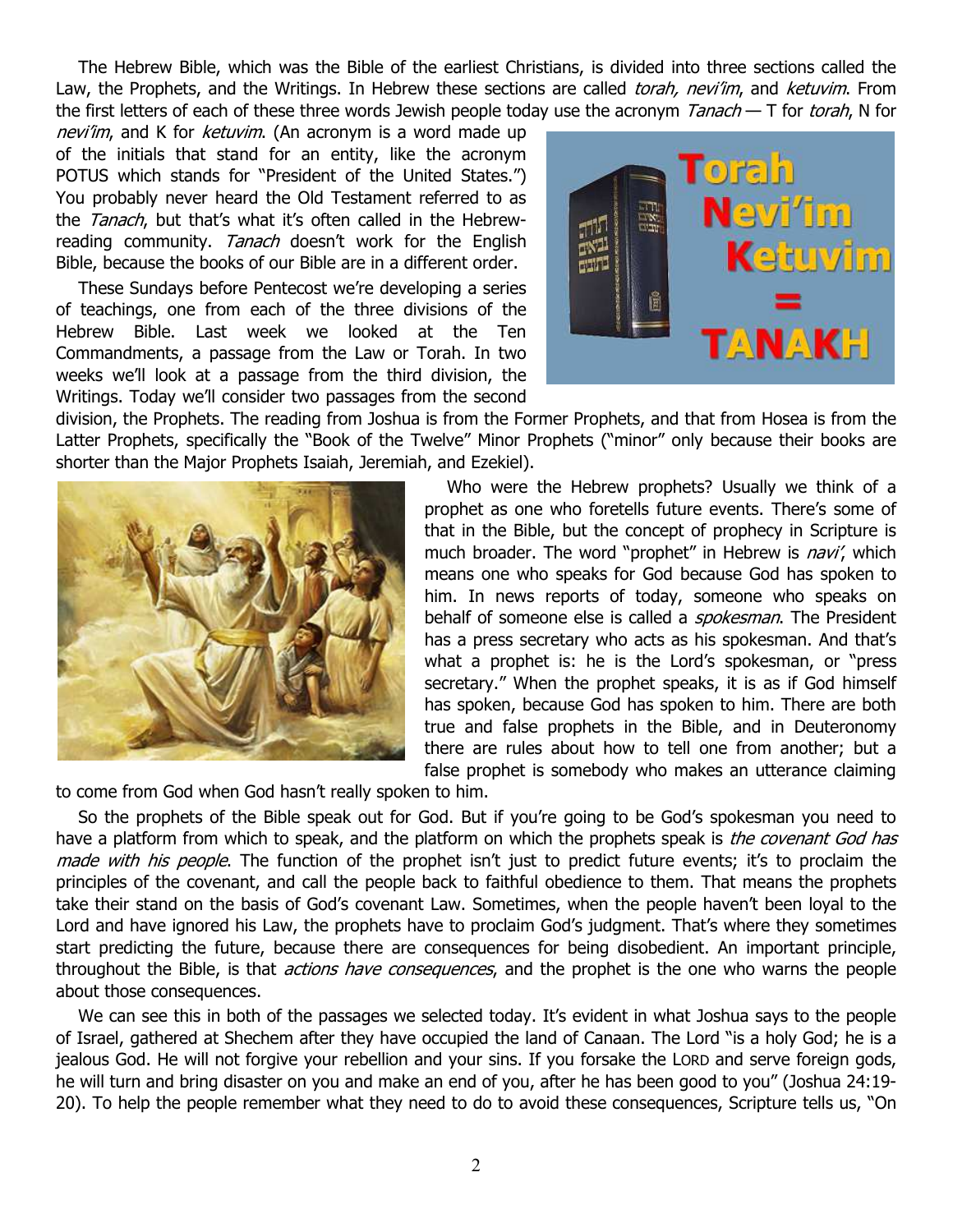that day Joshua made a covenant for the people, and there at Shechem he drew up for them decrees and laws. And Joshua recorded these things in the Book of the Law of God" (Joshua 24:25-26).

In the passage of Hosea we find a similar warning: "Hear the word of the LORD, you Israelites, because the LORD has a charge to bring against you who live in the land: There is no faithfulness, no love, no acknowledgment of God in the land. There is only cursing, lying and murder, stealing and adultery; they break all bounds, and bloodshed follows bloodshed" (Hosea 4:1-2). What does this indictment remind you of  $$ faithlessness toward God, cursing, lying, murder, theft, adultery? It's clear the Hosea has the Ten Commandments in mind, the foundation stone of God's covenant with his people. But the people have turned away from their bond with the Lord, and the consequences will follow: "Because of this the land mourns, and all who live in it waste away; the beasts of



the field and the birds of the air and the fish of the sea are dying" (Hosea 4:3). The prophet sees what's happening when people live without regard for the ways of the Lord, and he issues a warning in the hope that people will return to God and be faithful to him once again.

Like Joshua, the prophet calls upon us to choose which authority we're going to respect. "Choose for yourselves this day whom you will serve!" Will we serve our own selfish interests, influenced by the values a corrupt culture presses upon us through media, the educational system, the economy, or the courts? Or will we serve the Creator, the Lord of life, who in his Law has blessed us with a way to live that brings fulfillment to us, and honor to him?

The prophets are the spokesmen for God, calling his people back to loyalty to his rule and his way of life. But why are they so intent on doing this? Sometimes, to get their message across, the prophets exhibit behavior we would call bizarre. Hosea married a prostitute, to demonstrate how God's people have been



unfaithful to him. He named his son  $Lo'$  'ammi, "Not My People," so that whenever he called his son he would be proclaiming how the people had turned away from God's covenant. Isaiah walked naked and barefoot for thee years to demonstrate the shame that would come upon his disobedient nation. Ezekiel lay on his left side for 390 days to illustrate the number of years Israel was to be punished for its unfaithfulness. He cut off his hair and beard, and burned part of it to show the destruction about to overtake Jerusalem because of the false worship being carried on there. These are just a few examples of the weird things the prophets do. Why do they do such crazy things? For one simple reason: the prophet is driven to extreme actions *because he feels* what God feels. He feels the agony of the Lord, his profound

sadness and sense of desolation, when his people turn away from his Law and covenant. Scholars call this the pathos of God, his own intense feeling when his people abandon him.

You and I may often wonder whether the Lord feels our pain. Does he understand our frustration, our sorrow, our disappointment when things go wrong in our life? But do we ever consider how God feels when we disappoint him? If there's anything the Bible teaches us about the Lord, it's that he has feelings of his own about his human family! The apostle Paul warns us not to "grieve the Holy Spirit" (Ephesians 4:30). God can be hurt by our sinful actions and our indifference to his will. The prophets feel God's pain, and that's why they speak out for him with such passion and power, and sometimes perform bizarre actions to get people's attention.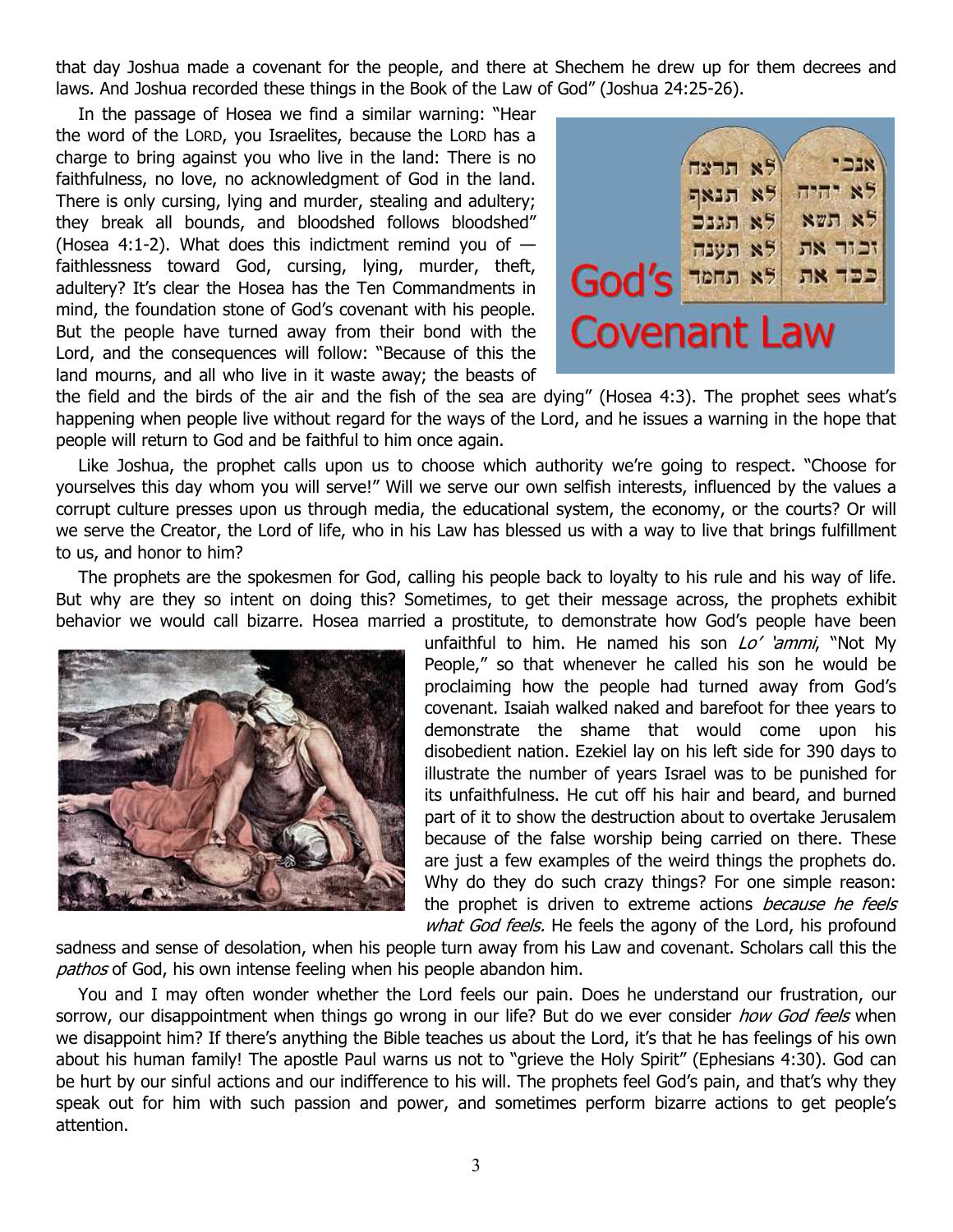There's another aspect of the writings of the Hebrew prophets that sometimes escapes our notice. The *prophets are poets.* They compose most of their prophecy in the form of poetry  $-$  not the kind of rhyming verse we associate with poetry in our language, but poetry with the meter and the parallel structure of lines that are characteristic of biblical poetry. (I won't go into the details.) The prophets are skilled artists with the Word of God, and along with their literary artistry they're also musicians who deliver their messages in song. That may seem strange to us, but in the ancient world there wasn't such a great difference between speech and song as we're used to. In fact, in Jewish worship to this day portions of the entire Hebrew Bible are chanted by a leader called the cantor, or singer.

So the prophets compose their prophecy in song, and the people know them as songwriters. Ezekiel even complains that the people of Judah only took him for an entertaining musician, and didn't take his message seriously. The Lord tells him, "You are to them like one who sings love songs with a beautiful voice and plays well on an instrument, for they hear what you say, but they will not do it" (Ezekiel 33:32). Is this a warning for us? So much of the Christian message today is presented in the form of *entertainment* in musical productions, TV programs, or movies. And even the sermon from the pulpit each week can be rated on the basis of how entertaining it is, or how dramatic, or how well delivered. There's no excuse for lack of artistry in presenting the Word of God  $-$  but, friends,



"You are to them like one who sings love songs with a beautiful voice and plays well on an instrument, for they hear what you say, but they will not do it." - Excl(je/ 33:32

bringing forth the message of the Scriptures is serious business in a world such as ours, steeped as it in confusion and darkness and corruption. Hosea proclaimed, "My people are destroyed for lack of knowledge" (Hosea 4:6), the knowledge of the Lord. He didn't say, "My people are destroyed for lack of entertainment."

So the prophets agonize over the indifference people display toward the Word of the Lord. They agonize over it because they love God's people, and they know that when people refuse to hear and obey the Word they will suffer the consequences in the judgment that follows. It's frustrating to the prophet to realize that sometimes he has been called to speak out for God precisely so that people will stop their ears to the Word and therefore suffer the consequences. Looking back over his work, the prophet Isaiah understands that he



was called for exactly that purpose. For the Lord told him, "Go and tell this people: 'Be ever hearing, but never understanding; be ever seeing, but never perceiving.' Make the heart of this people calloused; make their ears dull and close their eyes. Otherwise they might see with their eyes, hear with their ears, understand with their hearts, and turn and be healed" (Isaiah 6:9-10). Jesus encountered that same indifference when he brought to his people the message of the kingdom of God. "O Jerusalem, Jerusalem," he cried, "you who kill the prophets and stone those sent to you, how often I have longed to gather your children together, as a hen gathers her chicks under her wings, but you were not willing! Look, your house is left to you desolate" (Luke 13:34-35). Oh,

let us never be bored, or indifferent, or unmoved when the Word of God is truly proclaimed; let us not look upon the teaching of Scripture as mere entertainment, to fill a certain time slot during our Sunday gathering!

The prophets, then, are in sorrow because the people they're speaking to aren't taking the Word of God seriously. They're sensitive to God's pain and disappointment over human disobedience because they understand God's purpose for his people. From the very first, in his covenant with Abraham, the Lord revealed why he chose us to be his partners. Because the human race believed they could go their own way and abandon the ways of God, all creation has been put out of joint. The result when people violate the laws of God is that the world gets messed up.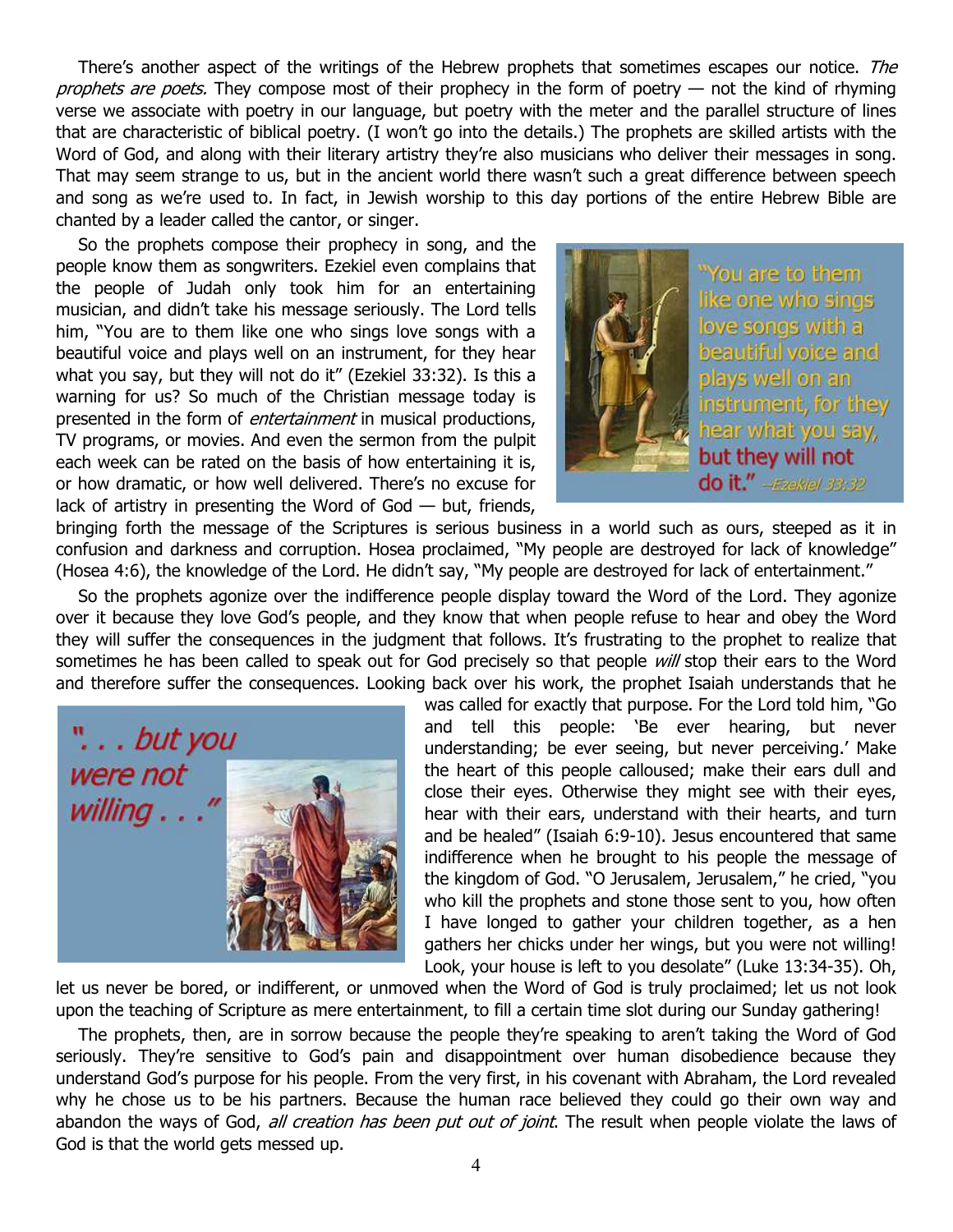We see that in our passage from Hosea. Because God's people have violated his covenant commandments, "the land mourns, and all who live in it waste away; the beasts of the field and the birds of the air and the fish of the sea are dying" (Hosea 4:3). When people refuse to live as members of God's family, the whole universe

goes askew. Therefore the apostle Paul can declare, "The creation waits in eager expectation for the sons of God to be revealed. For the creation was subjected to frustration, not by its own choice, but by the will of the one who subjected it, in hope that the creation itself will be liberated from its bondage to decay and brought into the glorious freedom of the children of God" (Romans 8:19-21). God is calling a new family to do something about this tangled world, and be a blessing to all peoples. The prophets are looking for the time when God's people will obey him and get his plan for the world back on track.

So the prophets do what we usually think of prophets doing: they see into the future, with a vision for what this



world will look like when God's people finally return to him and partner with him to bring his blessing to all nations. The day is coming, the prophets declare, when God will renew his covenant and his people will know him once again. Jeremiah states it this way:

"The time is coming," declares the LORD, "when I will make a new covenant with the house of Israel and with the house of Judah. It will not be like the covenant I made with their forefathers when I took them by the hand to lead them out of Egypt, because they broke my covenant, though I was a husband to them," declares the LORD. "This is the covenant I will make with the house of Israel after that time," declares the LORD. "I will put my law in their minds and write it on their hearts. I will be their God, and they will be my people. No longer will a man teach his neighbor, or a man his brother, saying, 'Know the LORD,' because they will all know me, from the least of them to the greatest," declares the LORD. "For I will forgive their wickedness and will remember their sins no more" (Jeremiah 31:31-34).

This is the vision of the prophets for that time when God's people will be faithful once again and his purpose for history will be set back on course. Habakkuk puts it like this: "For the earth will be filled with the knowledge of the glory of the Lord, as the waters cover the sea" (Habakkuk 2:14). And Isaiah's vision is this: "The glory of the LORD will be revealed, and all mankind together will see it. For the mouth of the LORD has spoken" (Isaiah 40:5). The prophets have been given insight into the mind of God, and they feel his heartache over the disobedience of his human family. But they also know the plan the Lord has to redeem his people, and they know it will come to fruition through the power and effectiveness of the Word of God.



Exactly how God will bring his purpose to fulfillment is a truth the Hebrew prophets are reaching toward, but in their own times it was not entirely clear where the plan of God was headed. Isaiah begins to see it, and gives voice the vision God given him in several songs biblical scholars call the "Servant Songs." "Here is my servant, whom I uphold, my chosen one in whom I delight; I will put my Spirit on him and he will bring justice to the nations." (Isaiah 42:1). "Surely he took up our infirmities and carried our sorrows, yet we considered him stricken by God, smitten by him, and afflicted. But he was pierced for our transgressions, he was crushed for our iniquities; the punishment that brought us peace was upon him, and by his wounds we are healed"